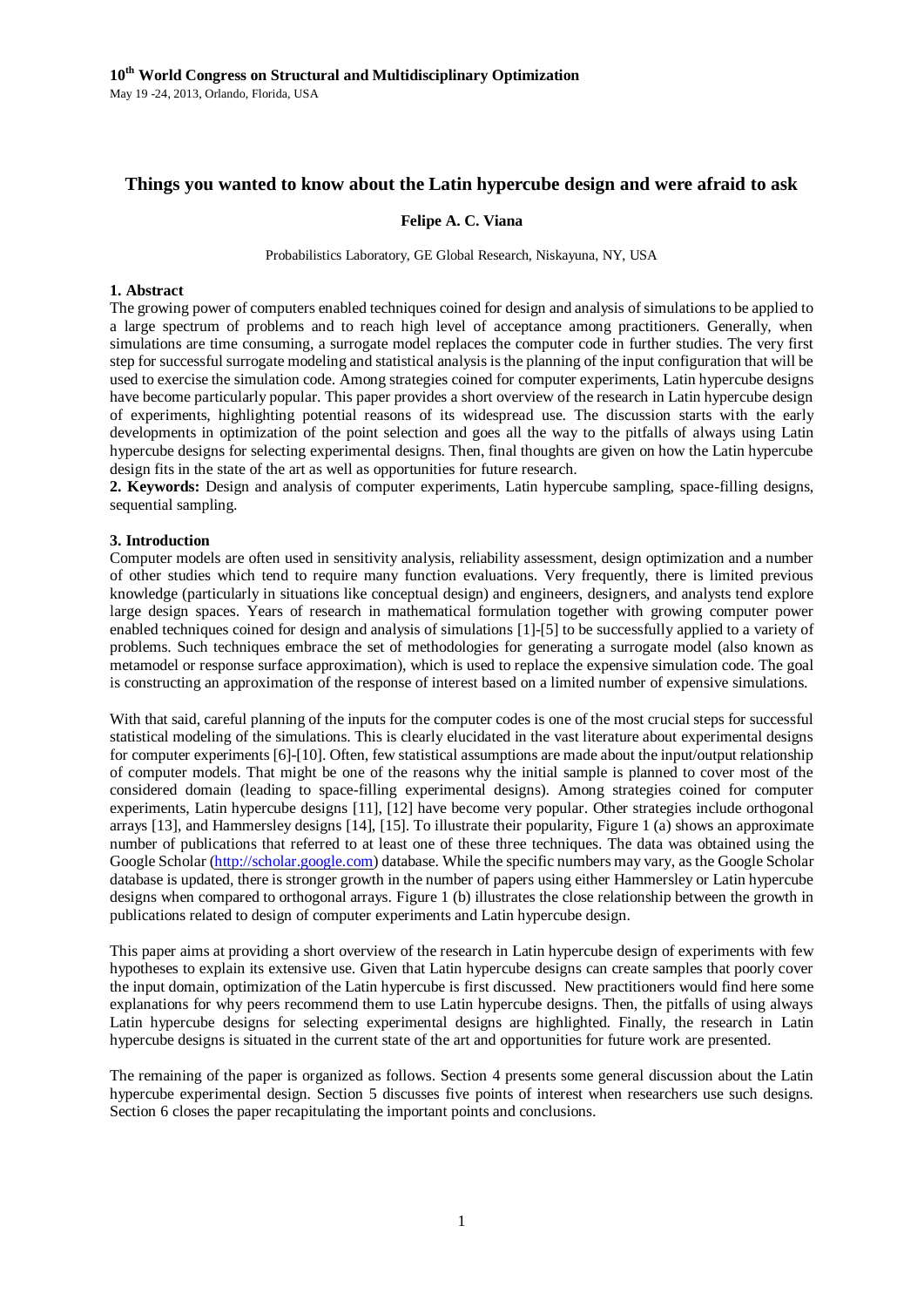

(a) Orthogonal arrays, Hammersley series, and Latin hypercube design.



<span id="page-1-0"></span>**Figure 1: Number of papers published per year. Data obtained from the Google Scholar [\(http://scholar.google.com\)](http://scholar.google.com/) database in the week of March 4, 2013. For the sampling schemes, the search was set with "any of these words": "design of experiments" or "experimental design" or "sampling" plus "orthogonal arrays", "Hammersley", or "Latin hypercube". For design and analysis of computer experiments (DACE), the search was set "any of these words": "design of computer experiments" or "design of simulation experiments" or "design and analysis of computer experiments."**

## **4. Latin hypercube and other experimental designs**

Here, an experimental design with p points in d dimensions is written as a  $p \times d$  matrix  $X = \begin{bmatrix} x_1 & x_2 & \dots & x_n \end{bmatrix}^T$ , where each column represents a variable and each row  $x_i = [x_i^{(1)} \ x_i^{(2)} \ ... \ x_i^{(d)}]$  represents a sample. A Latin hypercube design is constructed in such a way that each of the  $d$  dimensions is divided into  $p$  equal levels (sometimes called bins) and that there is only one point (or sample) at each level. As originally proposed, a random procedure is used to determine the point locations[. Figure 2](#page-1-1) shows two examples of Latin hypercube designs with  $d = 2$  and  $p = 20$ . Although unlikely, there is nothing preventing an experimental design to have poor space filling qualities, as the extreme case illustrated in [Figure 2](#page-1-1) (a). A better choice is shown i[n Figure 2](#page-1-1) (b), where the points are more uniformly distributed over the domain.



(a) Design with poor space filling properties. (b) Design with good space filling properties. **Figure 2: Examples of Latin hypercube designs with**  $d = 2$  **dimensions and**  $p = 20$  **points.** 

<span id="page-1-1"></span>There are other sampling techniques coined for with computer experiments<sup>1</sup>. For example, orthogonal arrays organize the design matrix X in  $p \times d$  matrix of integers  $0 \le x_{ij} \le b - 1$ . The array is said to have strength  $t \le d$ if in every p by t submatrix of X all of the  $b^t$  possible rows appear the same number of  $\lambda$  times ( $p = \lambda b^t$ ). Latin hypercube sampling corresponds to strength  $t = 1$ , with  $\lambda = 1$ . Hammersley designs are based on Hammersley sequences. Much like Fibonacci series, the Hammersley sequences are built using operations on integer numbers. For further reading on these three sampling schemes, please refer t[o \[14\]](#page-7-7)[-\[16\].](#page-7-9)

#### **5. Five questions that make you think**

-

This section presents an attempt to answer five intriguing questions about the Latin hypercube designs. By no means, the answers should be seen as definitive. Instead, they represent a partial (and why not say, personal) observation based on recent literature. The objective is trying to understand why Latin hypercube sampling is so popular, how much progress research has produced, what the limitations are, what the alternatives are, and what remains to be done.

 $1$  Although sub-efficient, there is nothing fundamentally wrong in using classical design of experiments (e.g, central composite designs, or D-optimal designs) for simulations. After all, in the early days of computer experiments, practitioners used to build polynomial response surfaces for simulations using such experimental designs.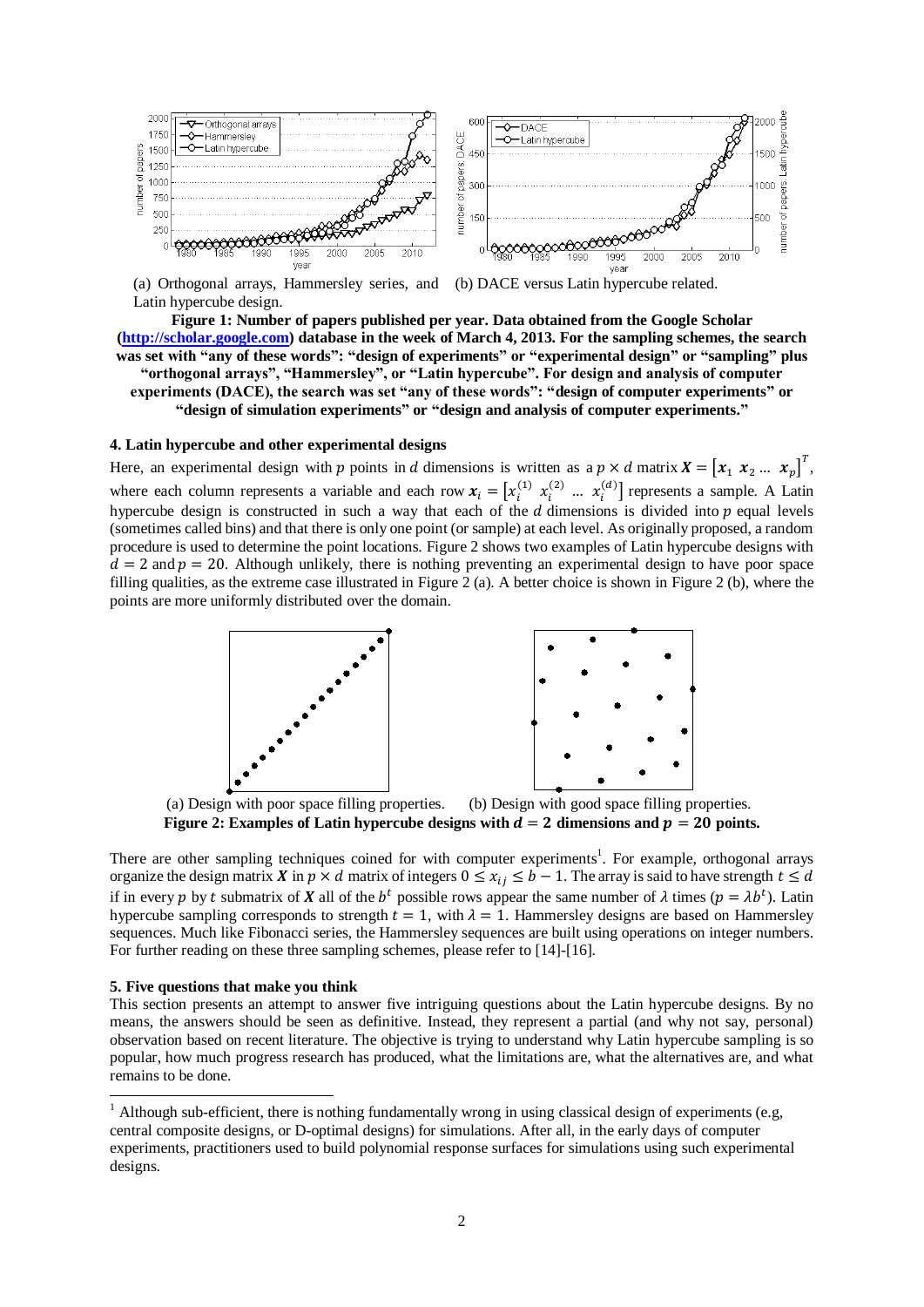## 5.1. Why do people like the Latin hypercube design so much?

There might be numerous reasons for the Latin hypercube popularity. One possible good reason is that it allows the creation of experimental designs with as many points as needed or desired. In the early days of design and analysis of computer experiments, the practitioners were using both sampling and modeling techniques developed for physical experiments (Appendix A briefly discusses physical and computer experiments.). The maturity of design and analysis of computer experiments as a discipline opened up the question: can sampling and modeling strategies be coined for computer experiments? Ideally, both the experimental design and the modeling strategies (not the topic here) would be developed simultaneously<sup>2</sup>. Classical experimental designs meant to deal with the non-deterministic and relatively low dimensional nature of physical experiments<sup>3</sup>. For computer experiments, however, an attractive sampling technique would have to be flexible enough to provide data (a) for modeling techniques based on very different statistical assumptions and (b) capable of cover small and large design spaces (no constraints in terms of data density and location). The Latin hypercube design offers both.

Another good reason for the Latin hypercube popularity is flexibility. For example, if few dimensions have to be dropped out, the resulting design is still a Latin hypercube design (maybe sub-optimal, but a Latin hypercube nevertheless). That happens because, in Latin hypercube, samples are non-collapsing (orthogonality of the sampling points [\[22\],](#page-7-10) [\[23\]\)](#page-7-11). Thus, if one cannot afford another set of data properly designed for the smaller domain, the existing data can be reused without reduction in number of sampled points. This is not the case when factorial or central composite designs are used. In such cases, once some of the dimensions are eliminated, points collapse one into another (reducing the sample size).

### 5.2. How far has optimization of the Latin hypercube design gone?

-

The need of flexible experimental design strategies took research in Latin hypercube design away from model-specific figures of merit (such as in D-optimal designs, which maximizes the determinant of the information matrix). For many of the applications, very little was assumed about the relationship between input and outputs (although covariance among inputs was often a topic such as when Latin hypercube sampling is used for multivariate integration). Instead, the figures of merit were expressed in terms of the input space (e.g., the minimum distance between points). The optimization of the Latin hypercube design has shown to be a challenging task because it is a combinatorial optimization problem with search space of the order of  $(p!)^d$ . For example, to optimize the location of 20 samples in two dimensions, the algorithm has to select the best design from more than  $10^{36}$  possible designs. If the number of variables is increased to three, the number of possible designs is more than 10<sup>55</sup>. Another challenge is the objective function computation that tends to be time consuming (and the number of operations grows very fast with number of points and variables).

The result is a very abundant literature on optimization of the Latin hypercube point location [\[24\]](#page-7-12)[-\[35\]](#page-8-0) (just to cite a few, but the list could go on and on). [Table 1](#page-3-0) summarizes some strategies found in the literature. Overall, two research focus are recurrent, namely, the optimization algorithm and the objective function. In few cases, researchers explored both simultaneously.

In terms of optimization algorithms, coordinate exchange, columnwise-pairwise, and enhanced stochastic evolutionary algorithms are naturally suitable for Latin hypercube optimization. That is because they can deal with combinatorial problems and they were designed to account for the non-collapsing structure of the Latin hypercube designs. However, literature has also shown the use of variations of discrete and continuous optimization methods such as simulated annealing and genetic algorithms [\[36\].](#page-8-1)

As for the objective function, a lot of authors advocate in favor of criteria intended to space-filling designs (e.g., potential energy, entropy, and  $\phi_n$ ). Some authors argue that reduced correlation among inputs is also important (e.g., L2-discrepancy). Unfortunately, it is difficult to relate any of these criteria with the accuracy of the resulting metamodels. Probably because of that, the choice of objective function for Latin hypercube optimization is not unanimous. Nevertheless, some combinations of objective functions and algorithms might favor the overall performance of the optimization strategy. For example, Jin et al. [\[30\]](#page-8-2) proposed strategies for efficient calculation

 $2$  After all, only so much could be achieved if the modeling approach remained the same (i.e., polynomial response surfaces). That is when techniques such as Gaussian process (and kriging), radial basis function, neural networks, support vector machines and others play an important role (see the abundant literature [\[17\]](#page-7-13)[-\[21\]\)](#page-7-14).

<sup>&</sup>lt;sup>3</sup> The low dimensionality sometimes found in physical experiments is usually an imposition of the high cost associated with them (i.e., exploration of large design spaces is often prohibitively expensive).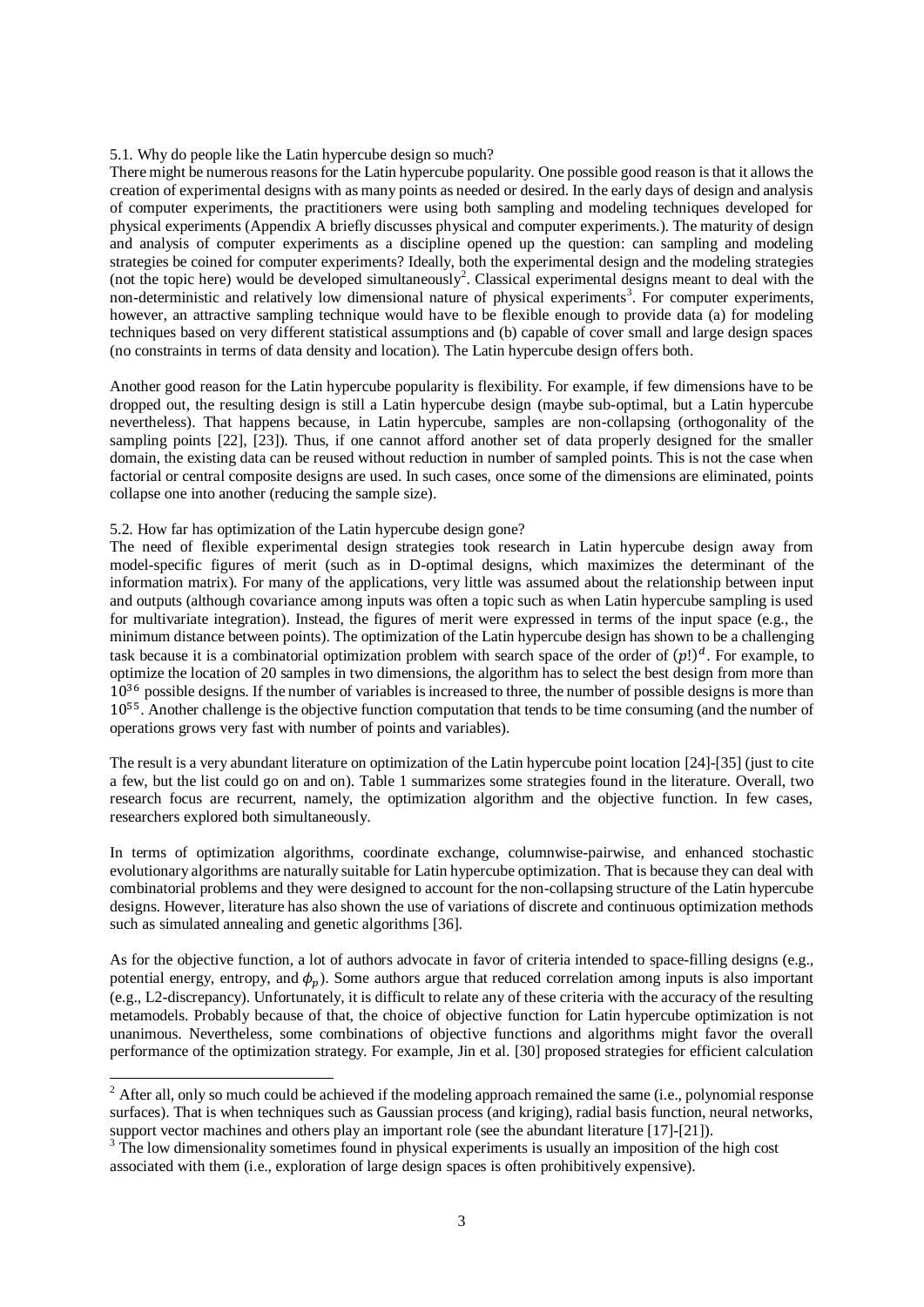<span id="page-3-0"></span>

| Table 1: Review of approaches for constructing the optimal Latin hypercube design (adapted from [54]). |      |                                                             |                                                                     |
|--------------------------------------------------------------------------------------------------------|------|-------------------------------------------------------------|---------------------------------------------------------------------|
| <b>Researchers</b>                                                                                     | Year | <b>Algorithm</b>                                            | <b>Objective functions</b>                                          |
| Audze and Eglajs [24]                                                                                  | 1977 | Coordinates exchange                                        | Potential energy                                                    |
| Park [25]                                                                                              | 1994 | $2$ -stage:<br>exchange-<br>and<br>Newton-type              | Integrated mean-squared error and<br>entropy criteria               |
| Morris and Mitchell [26]                                                                               | 1995 | Simulated annealing                                         | $\phi_p$ criterion                                                  |
| Ye et al. [27]                                                                                         | 2000 | Columnwise-pairwise                                         | $\phi_p$ and entropy criteria                                       |
| Fang et al. [28]                                                                                       | 2002 | Threshold accepting                                         | Centered L2-discrepancy                                             |
| Bates et al. [29]                                                                                      | 2004 | Genetic algorithm                                           | Potential energy                                                    |
| Jin et al. [30]                                                                                        | 2005 | Enhanced stochastic evolutionary<br>algorithm               | $\phi_n$ criterion,<br>entropy<br>and L <sub>2</sub><br>discrepancy |
| Liefvendahl and<br>Stocki<br>$[31]$                                                                    | 2006 | Columnwise-pairwise and genetic<br>algorithms               | Minimum distance and potential<br>energy                            |
| van Dam et al. [32]                                                                                    | 2007 | Branch-and-bound                                            | 1-norm and infinite norm distances                                  |
| Grosso et al. [33]                                                                                     | 2008 | Iterated local search and simulated<br>annealing algorithms | $\phi_n$ criterion                                                  |
| Viana et al. [34]                                                                                      | 2010 | Translational propagation                                   | $\phi_p$ criterion                                                  |
| Zhu et al. $[35]$                                                                                      | 2012 | Successive local enumeration                                | Potential energy                                                    |

of the  $\phi_p$ , entropy and L2 discrepancy criteria that take advantage of the fact that only two elements in the design matrix are involved in each iteration of their algorithm (resulting in significant savings in computation time). **Table 1: Review of approaches for constructing the optimal Latin hypercube design (adapted from [\[34\]\)](#page-8-3).**

The growing power for computers changed the perception about the performance and limitation of the algorithms. For example, in 2000, Ye et al. [\[27\]](#page-8-6) reported that generating an optimal Latin hypercube of 25 points and four variables would take several hours on a Sun SPARC 20 workstation. In 2005, Jin et al. [\[30\]](#page-8-2) reported that it would take only 2.5 seconds to optimize the same size of design in a Pentium III 650 MHZ CPU. Today time-consuming designs might be on the other of hundreds of points and/or several tenths of variables.

Optimization and computer power are definitely strong drivers for the Latin hypercube popularity. The combination of these two elements has enabled experimental designs with very good space-filling properties at reasonable computational cost[. Figure 3](#page-3-1) shows the difference in number of papers acknowledging the use of Latin hypercube versus Hammersley designs over the years. The difference used to be small and favoring Hammersley designs. However, the trend started to change as the optimization strategies for Latin hypercube became mature and implementations became fast enough from the user's perspective. As a warning, this does not mean that Latin hypercube are better than Hammersley designs. It only gives a hint that affordably optimized Latin hypercube designs tend to be used more often.



<span id="page-3-1"></span>**Figure 3: Difference between number of publications over the years.**  $n_{LH}$  **and**  $n_{HS}$  **are the number of papers using Latin hypercube and Hammersley designs according to [Figure 1](#page-1-0) (a), respectively.**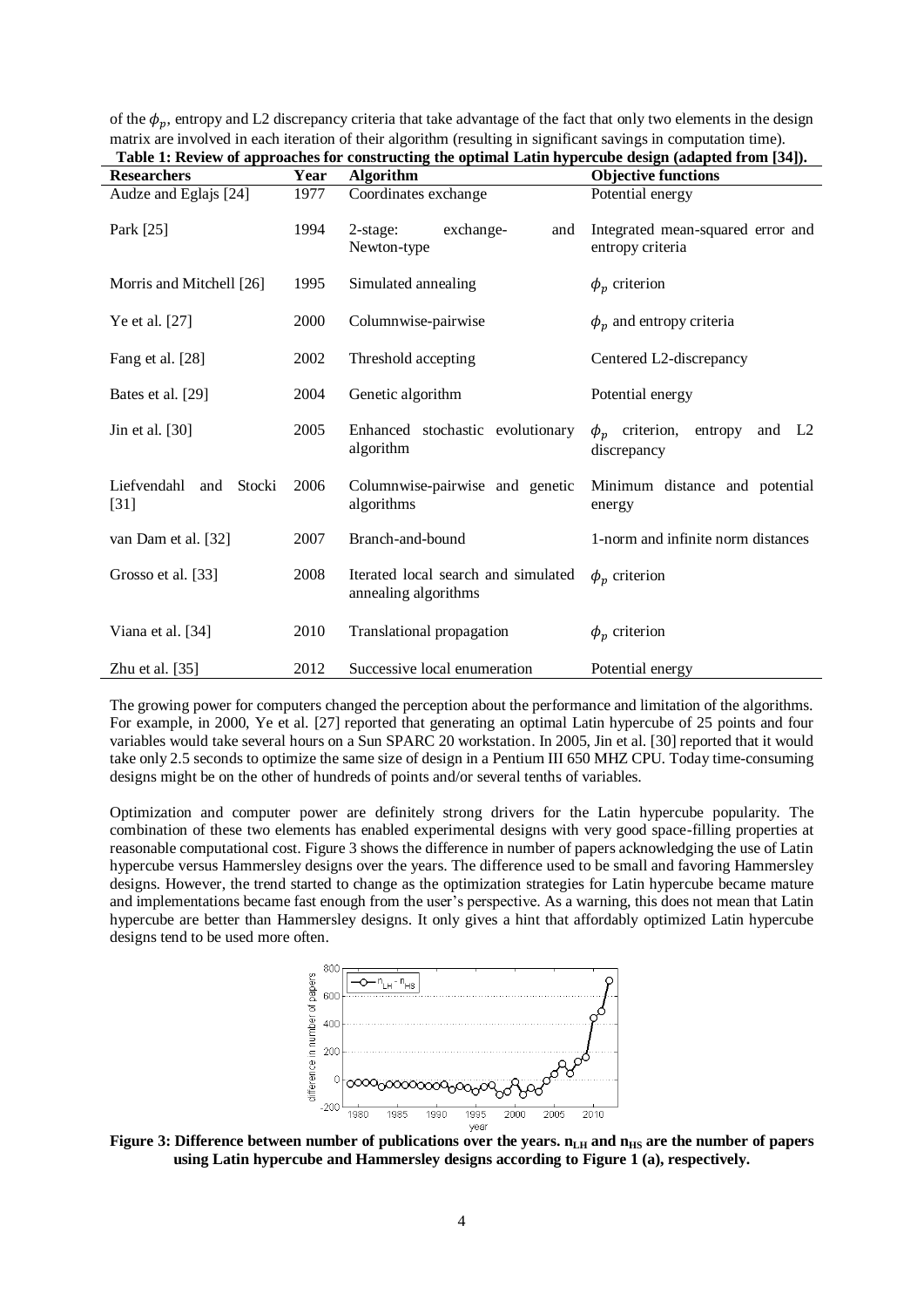#### 5.3. Do Latin hypercube designs have any drawback?

Most certainly Latin hypercube designs have drawbacks. By virtue of their definition, Latin hypercube designs have good uniformity with respect to each dimension individually. On the other hand, desirable properties, such as space filling, or column-wise orthogonality come at the cost of very expensive optimization. As discussed previously, improved space-filling properties may be achieved by minimizing some form of distance measure, whereas orthogonality may be obtained by considering column-wise correlations. Unfortunately, literature [\[37\]-](#page-8-12)[\[40\]](#page-8-13) has shown that optimization with respect to either of these properties does not necessarily lead to the best experimental design with respect to the other property. [Figure 4](#page-4-0) shows the scatter plot of the column-wise correlation and  $\phi_n$  criteria when 1000 two-dimensional Latin hypercube designs 20 points are created with the MATLAB function *lhsdesign* [\[41\]](#page-8-14) (using default parameters). This figure illustrates how difficult it might be to find the experimental that minimizes both the column-wise correlation and  $\phi_p$  criteria. In addition, it is clear that the best designs for the column-wise correlation can greatly differ in term of  $\phi_p$  criterion, and vice versa. The interested reader can find at [http://harvest.nps.edu](http://harvest.nps.edu/) a catalogue of ready-to-use, nearly orthogonal and good space-filling designs for up to 22 variables in as few as 129 points.



## <span id="page-4-0"></span>Figure 4: Scatterplot of column-wise correlation and  $\phi_p$  criteria out of 1000 Latin hypercube designs with  $d = 2$  dimensions and  $p = 20$  points created with the MATLAB function *lhsdesign* [\[41\].](#page-8-14)

As any other design of experiment, the Latin hypercube also suffers from the curse of dimensionality. While uniformity in each dimension is preserved, the space filling properties become questionable. As the number of variables increase, it becomes harder to fill the design space. When optimization pushes points further apart, the sample tends to create a vacuum in the center of the design space. Again, this is not only observed in the Latin hypercube designs and it might just be something that is typical in high dimensions.

#### 5.4. When studying computer experiments, should Latin hypercube designs always be used?

In general, design for computer experiments should observe good coverage of the design space, many levels for each variable, and good projection properties. Sure, the Latin hypercube designs are conveniently coined for all that, but that does not guarantee they will always provide the best initial sample for a given problem. [Figure 5](#page-5-0) illustrates a Hammersley design in two-dimensional space. Using only visual inspection, this design could very well be rated as good the Latin hypercube o[f Figure 2-](#page-1-1)(b).

Because different sampling strategies (including their optimized variants) might lead to similar designs in term of space-filling properties, literature does not point to any particular approach that would work best all the time [\[42\],](#page-8-15) [\[43\].](#page-8-16) In fact, Goel et al. [\[44\]](#page-8-17) have empirically demonstrated losses associated with using a single experimental design strategy (they even suggested combing different design of experiments).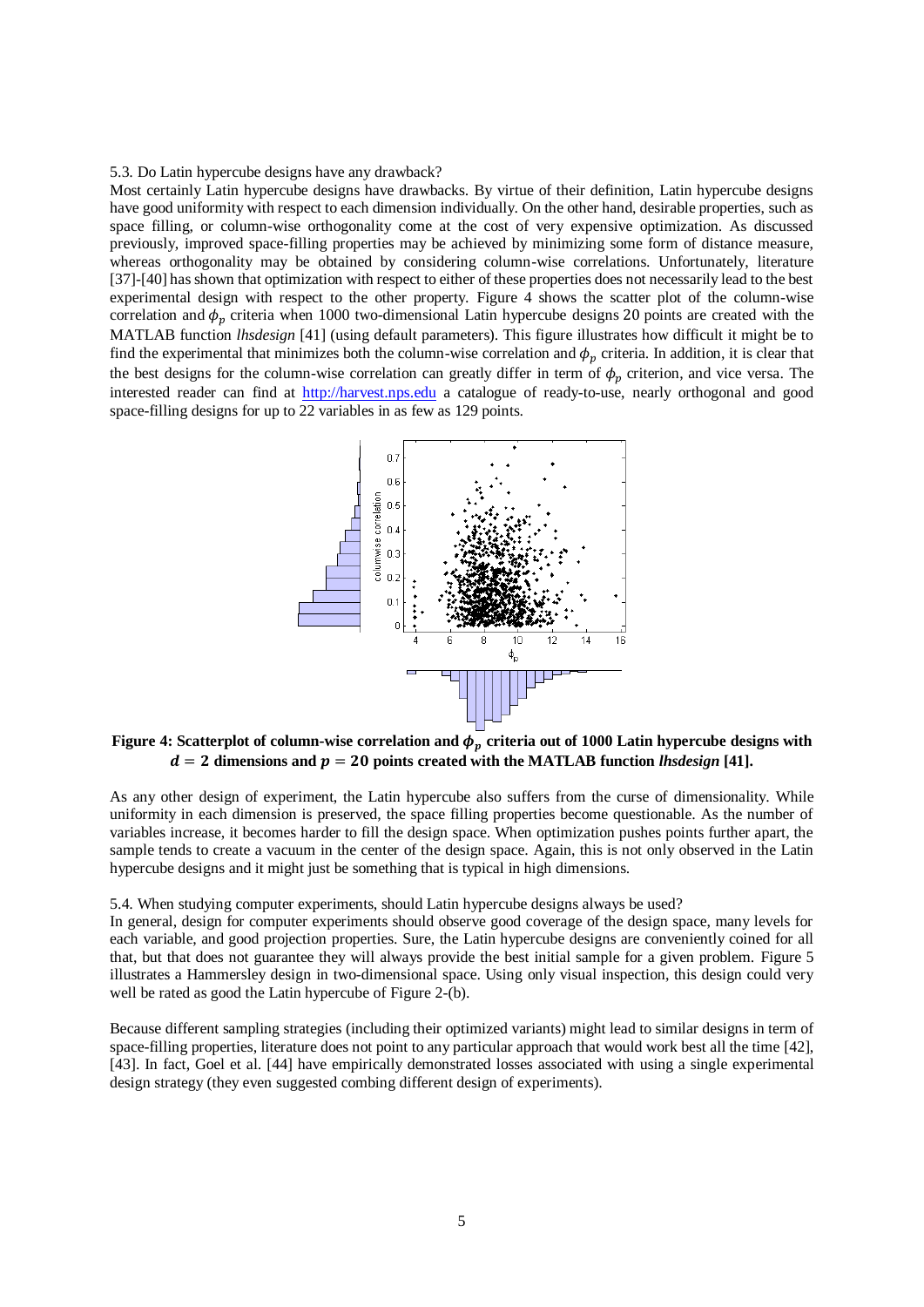

**Figure 5: Example of Hammersley design with**  $d = 2$  **dimensions and**  $p = 20$  **points.** 

<span id="page-5-0"></span>5.5. Where are the research opportunities in Latin hypercube design?

Although a lot was accomplished since the introductory papers of Mckay et al. [\[11\]](#page-7-4) and Iman and Conover [\[12\],](#page-7-5) there are still plenty of open issues. [Table 2](#page-5-1) discusses some research topics that are still open. Overall, one strong tendency is to expand the capabilities by relaxing some of the Latin hypercube properties.

<span id="page-5-1"></span>

| Table 2: Comments on open research topics.                  |                                                                                                                                                                                                                                                                                                                                                                                                                                                                                                                                                                                                                                                         |  |  |
|-------------------------------------------------------------|---------------------------------------------------------------------------------------------------------------------------------------------------------------------------------------------------------------------------------------------------------------------------------------------------------------------------------------------------------------------------------------------------------------------------------------------------------------------------------------------------------------------------------------------------------------------------------------------------------------------------------------------------------|--|--|
| <b>Research topic</b>                                       | Comments and example of work done                                                                                                                                                                                                                                                                                                                                                                                                                                                                                                                                                                                                                       |  |  |
| Optimization of Latin<br>hypercube                          | This has probably been one of the most visited research topics. The growing in computer<br>power has made optimization feasible from small to moderate sampling sizes. However,<br>creating experimental designs in large dimensional spaces (when the sample size is also<br>naturally large) is still very challenging. The task is time consuming because computation<br>of optimization criteria and number of iterations for convergence (and there is always the<br>debate around the curse of dimensionality).                                                                                                                                   |  |  |
|                                                             | Owen [45] introduced Latin supercube sampling (combination of Latin hypercube with<br>Quasi Monte Carlo) for numerical integration of functions defined in very high<br>dimensional spaces.                                                                                                                                                                                                                                                                                                                                                                                                                                                             |  |  |
| Mixing discrete and<br>continuous variables                 | In Latin hypercube designs, each dimension is divided into equal number of levels (which<br>is also equal to the number of points in the experimental design). That imposes a<br>limitation when dealing with discrete variables. The number of levels in the experimental<br>design might not coincide with the levels of the discrete variables. One can always map<br>few Latin hypercube levels into a single level of the discrete variable. Nevertheless, that<br>might end up being a sub-optimum strategy. There is definitely opportunity for research<br>on efficient strategies for problems that combine discrete and continuous variables. |  |  |
|                                                             | Meckesheimer et al. [46] evaluated different sampling and surrogate techniques when<br>applied to discrete/continuous problems.                                                                                                                                                                                                                                                                                                                                                                                                                                                                                                                         |  |  |
| Incorporation<br>οf<br>global<br>sensitivity<br>information | In some applications, it is known beforehand that the response varies much slower in<br>certain dimensions (or faster in others). In such cases, it would make sense to have few<br>levels in the slower changing dimensions and more levels in the fast changing ones.                                                                                                                                                                                                                                                                                                                                                                                 |  |  |
|                                                             | Researchers like Tarantola et al. [47] have explored different strategies for assessing<br>global sensitivities. Nevertheless, to the best of my knowledge, there is no sampling<br>strategy that would use sensitivity information (i.e., without a model) to decide where to<br>conduct simulations/experiments.                                                                                                                                                                                                                                                                                                                                      |  |  |
| Sequential sampling                                         | This is the case in which a first set of points is used to create a surrogate model, which<br>turns out to perform poorly. Then, the experimental design is augmented so that with the<br>new points the quality of the surrogate model would improve.                                                                                                                                                                                                                                                                                                                                                                                                  |  |  |
|                                                             | Rennen et al. [48] proposed nested designs which the resulting new design is also a Latin<br>hypercube (one advantage of such approach is the easy of computation and potentially<br>large number of new points). On the other hand, several authors have proposed using<br>surrogate models, such as the Gaussian process, to help identifying the next sampling<br>points (e.g., by maximizing Gaussian process uncertainty). The interested reader is<br>referred to [49], [50], and [10].                                                                                                                                                           |  |  |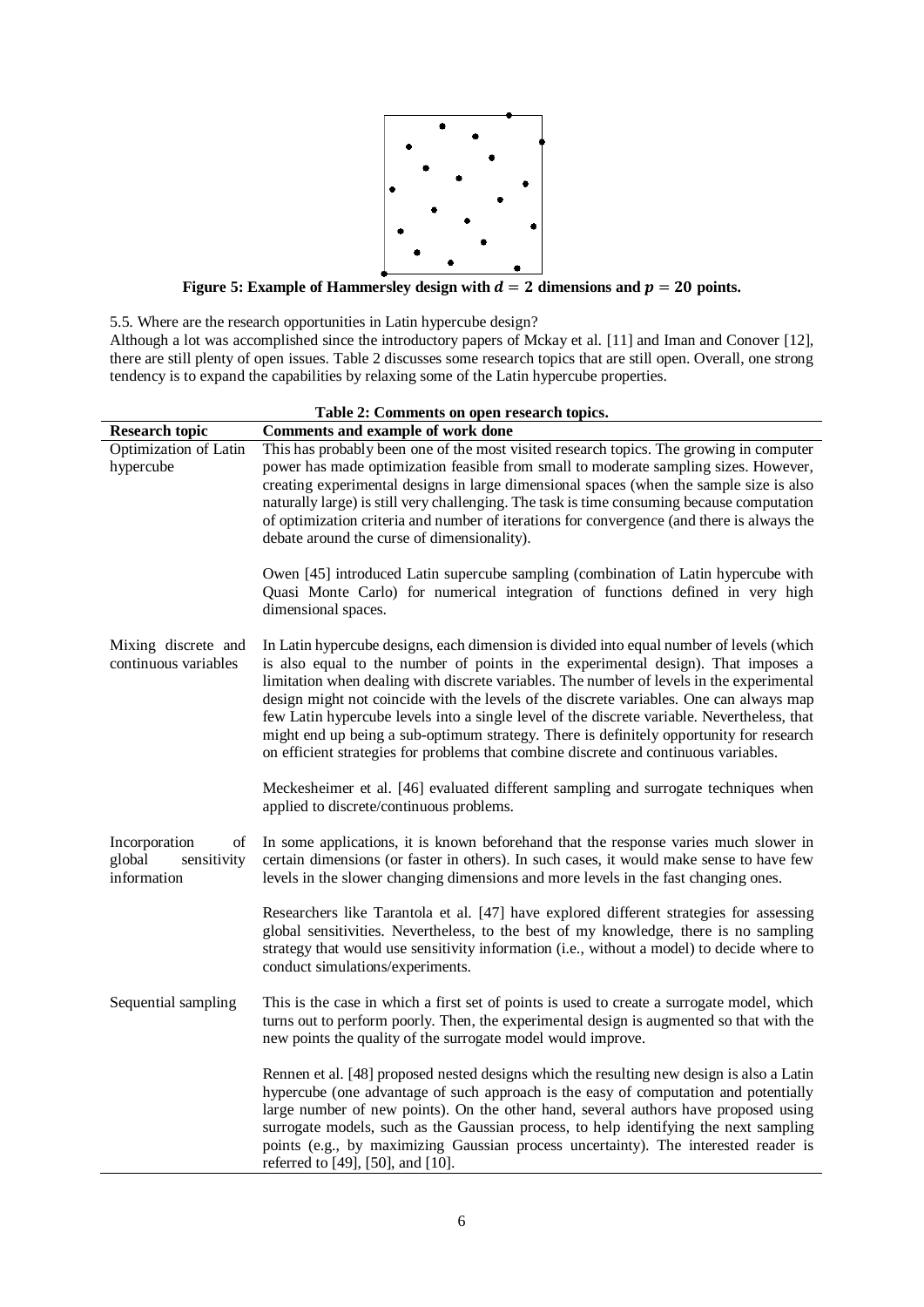## **6. Summary and Conclusions**

This paper presented an overview of the research in Latin hypercube sampling. The objective was to present, especially to the newcomers, a critical view on this class of design of experiments. To do that, the discussion was divided into five topics:

- 1) Popularity: Latin hypercube are very well accepted, particularly in studying computer experiments, because of flexibility in terms of data density and location, and in addition, non-collapsing and space-filling properties.
- 2) Optimization: research (both in terms of algorithm and problem formulation) has enabled optimization of point location improving space filling and reducing correlation among points.
- 3) Drawbacks: research has not achieved definitive conclusion about an optimization scheme that generates space-filling and uncorrelated samples. In addition, as any other sampling scheme, the Latin hypercube design also suffers from the curse of dimensionality.
- 4) Alternatives: there is rich literature in experimental designs for computer experiments (e.g., orthogonal arrays and Hammersley designs). There is also evidence that combining different design strategies might be helpful when developing surrogate models.
- 5) Open issues: few suggestions were given i[n Table 2.](#page-5-1)

After going through these topics, the reader should have an appreciation for the work that was already done to improve the originally proposed Latin hypercube design (work that is the basis of its popularity). Hopefully, the discussions also raised awareness to the limitations and what remains to be done while providing a collection of relevant references for the interested reader.

## **Appendix**

The author is very thankful to GE for supporting the publication of this paper. The views expressed here reflect the views of the author alone and do not necessarily reflect the views of GE.

## **Appendix**

-

A. Design and analysis of physical versus computer experiments

Depending on the point of view, one might find more similarities than differences between physical and computer experiments. When it comes to the techniques for design and analysis of experiments, the differences might be more related to the history of developments than the problem itself. Certainly, design and analysis of physical experiments is a much older field (see the book by Montgomery [\[51\]](#page-8-24) for a very good reference on the topic). Sampling and modeling techniques for physical experiments were first developed in a time where computers had very limited capabilities (that might be the reason for the extensive use of polynomial response surface). On the other hand, the design and analysis of computer experiments is relatively recent; and since the beginning, the field could take advantage of better computers.

In general, computer experiments are used to make analysis of physical systems easier (or sometimes possible). This notion implies that computer experiments tend to be relatively cheaper than their physical counterparts<sup>4</sup>. As a result, computer models are used in sensitivity analysis, reliability assessment, design optimization and a number of other studies that tend to require a large number of function evaluations. Very often, there is limited previous knowledge (particularly in situations like conceptual design) and engineers, designers, and analysts tend explore a large number of input variables (defined over relatively large domains). Physical experiments being expensive are used when very little is known about the actual system (e.g., early phases of new material development) and different versions of design validation.

<sup>&</sup>lt;sup>4</sup> Keep in mind that there might be cases in which that do not hold. For example, studying flapping wings in micro aerial vehicles [\[52\]](#page-8-25) might sometimes be cheaper through prototyping rather than simulations. Once the test facility is available (which tends to be expensive part), building and testing different wing configurations becomes more affordable than running full-fledged unsteady computational fluid dynamics models.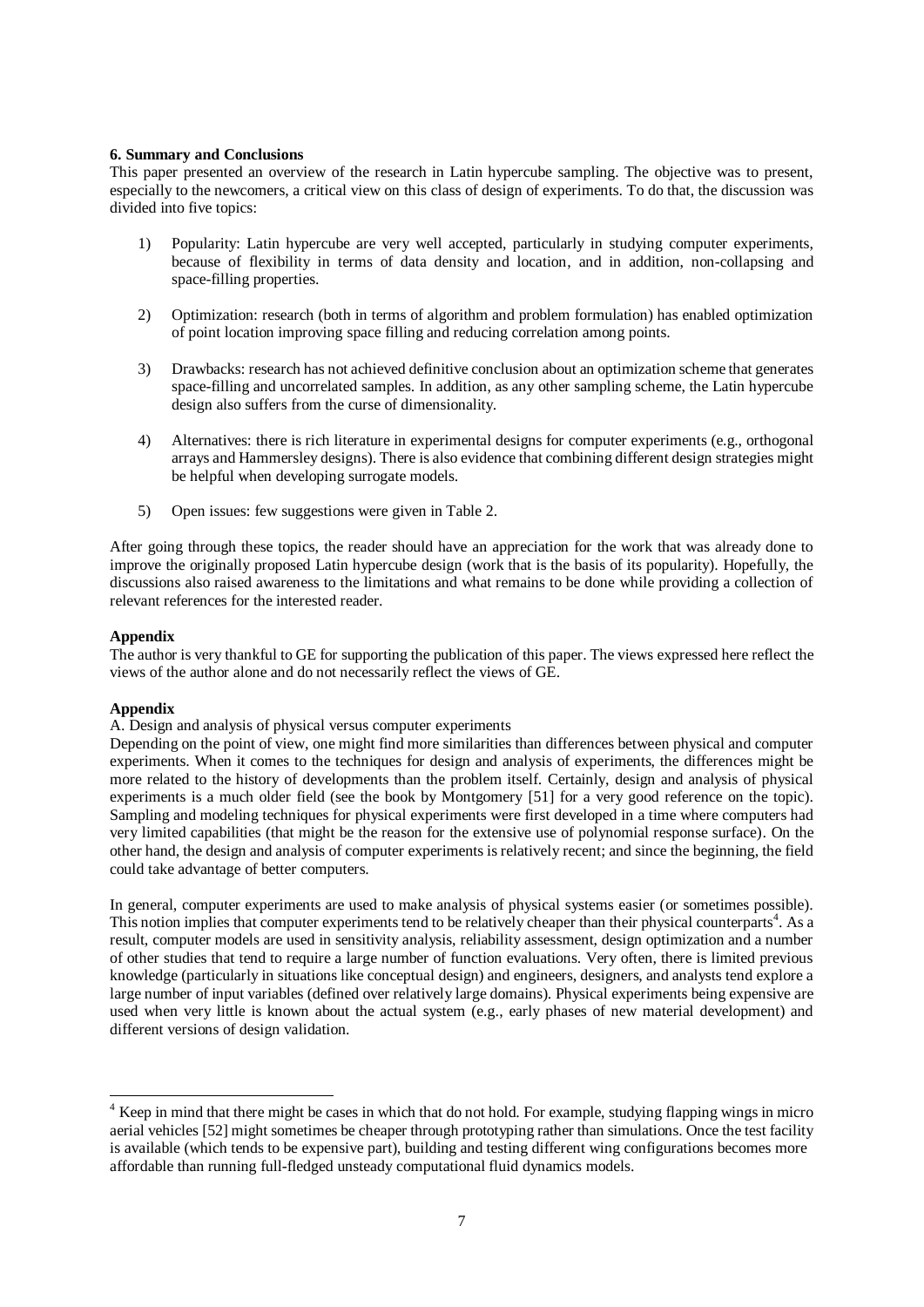Last but not least, there is a set of computer models that are deterministic<sup>5</sup> (given a set of inputs, the outputs are always the same) and build to represent physical systems at given fidelity level (degree of physics the model can describe).On the other hand, physical experiments are stochastic because they are inevitably susceptible to measurement error to say the least. The notion of fidelity level may appear but physical experiments tend to be seem as observation of reality (again, probably corrupted by some measurement error). Obviously, there are cases (e.g., high-energy physics) where physical similitude is explored. In such cases, an easier to control experiment "approximates reality" (e.g., experiments conducted at lower temperatures with results appropriately scaled to estimate what would happen at high temperatures).

### **7. References**

-

- <span id="page-7-0"></span>[1] J Sacks, WJ Welch, TJ Mitchell, and HP Wynn, "Design and analysis of computer experiments," *Statistical Science*, Vol. 4, pp. 409-435, 1989.
- [2] TJ Santner, BJ Williams, and WI Notz, *The design and analysis of computer experiments*, Springer, 2003.
- [3] TW Simpson, V Toropov, V Balabanov, and FAC Viana, "Design and analysis of computer experiments in multidisciplinary design optimization: a review of how far we have come – or not," *12th AIAA/ISSMO Multidisciplinary Analysis and Optimization Conference*, Victoria, Canada, Sep 10-12, 2008. AIAA 2008-5802.
- [4] AIJ Forrester, and AJ Keane, "Recent advances in surrogate-based optimization," *Progress in Aerospace Sciences*, Vol. 45 (1-3), pp. 50-79, 2009.
- <span id="page-7-1"></span>[5] JPC Kleijen, *Design and Analysis of Simulation Experiments*, Springer, New York, 2009.
- <span id="page-7-2"></span>[6] MD Morris and TJ Mitchel, "Exploratory designs for computer experiments," *Journal of Statistical Planning and Inference*, Vol. 43, pp. 381-402, 1995.
- [7] TW Simpson, DKJ Lin, and W Chen, "Sampling strategies for computer experiments: design and analysis," *International Journal of Reliability and Applications*, Vol. 2 (3), pp. 209-240, 2001.
- [8] KT Fang and R Li, "Uniform design for computer experiments and its optimal properties," *International Journal of Materials and Product Technology*, Vol. 25 (1), pp. 198-210, 2006.
- [9] VCP Chen, KL Tsui, RR Barton, and M Meckesheimer, "A review on design, modeling and applications of computer experiments," *AIIE Transactions*, Vol 38 (4), pp. 273-291, 2006.
- <span id="page-7-3"></span>[10] L Pronzato and WG Müller, "Design of computer experiments: space filling and beyond," *Statistics and Computing*, Vol. 22(3), pp. 681-701, 2012.
- <span id="page-7-4"></span>[11] MD Mckay, RJ Beckman, and WJ Conover, "A comparison of three methods for selecting values of input variables in the analysis of output from a computer code," *Technometrics*, Vol. 21 (2), pp. 239-245, 1979.
- <span id="page-7-5"></span>[12] RL Iman, WJ Conover, "Small sample sensitivity analysis techniques for computer models, with an application to risk assessment," *Communications in Statistics*, Part A. Theory and Methods, Vol. 17, pp. 1749-1842, 1980.
- <span id="page-7-6"></span>[13] AB Owen, "Orthogonal arrays for computer experiments, integration and visualization," *Statistics Sinica*, Vol. 2, pp. 439-452, 1992.
- <span id="page-7-7"></span>[14] UM Diwekar and JR kalagnanam, "Efficient sampling technique for optimization under uncertainty," *AIChE Journal*, Vol 43 (2), pp 440-447, 1997.
- <span id="page-7-8"></span>[15] JM Hammersley, "Monte Carlo methods for solving multivariate problems," *Annals of the New York Academy of Sciences*, Vol. 86 (3), pp. 844-874, 1960.
- <span id="page-7-9"></span>[16] AA Giunta, SF Wojtkiewicz Jr, and MS Eldred, "Overview of modern design of experiments methods for computational simulations," *41st AIAA Aerospace Sciences Meeting and Exhibit*, Reno, Nevada, Jan 6-9, 2003 , AIAA 2003-0649.
- <span id="page-7-13"></span>[17] CE Rasmussen and CKI Williams, *Gaussian Processes for Machine Learning*, The MIT Press, 2006.
- [18] ML Stein, Interpolation of Spatial Data: some theory for kriging, Springer Verlag, 1999.
- [19] J Park and IW Sandberg, "Universal approximation using radial-basis-function networks," *Neural Computation*, Vol. 3 (2), pp. 246–257, 1991.
- [20] M Smith, *Neural Networks for Statistical Modeling*, Von Nostrand Reinhold, 1993.
- <span id="page-7-14"></span>[21] B Schölkopf and AJ Smola, *Learning with Kernels*, The MIT Press, 2002.
- <span id="page-7-10"></span>[22] TW Simpson, JD Peplinski, PN Koch, JK Allen, "Meta-models for computer based engineering design: survey and recommendations," *Engineering with Computers*, Vol. 17(2), pp. 129-150, 2001.
- <span id="page-7-11"></span>[23] JPC Kleijnen, SM Sanchez, TW Lucas, TM Cioppa, "A user's guide to the brave new world of designing simulation experiments," *INFORMS Journal on Computing*, Vol. 17(3), pp. 263-289, 2005.
- <span id="page-7-12"></span>[24] P Audze, V Eglajs, "New approach for planning out of experiments," *Problems of Dynamics and Strengths*, Vol. 35, pp. 104-107, 1977 (in Russian).

<sup>5</sup> Obviously, there are stochastic computer codes (e.g., simulations based on Monte Carlo methods). The interested reader can find further reading in [\[53\].](#page-8-26)